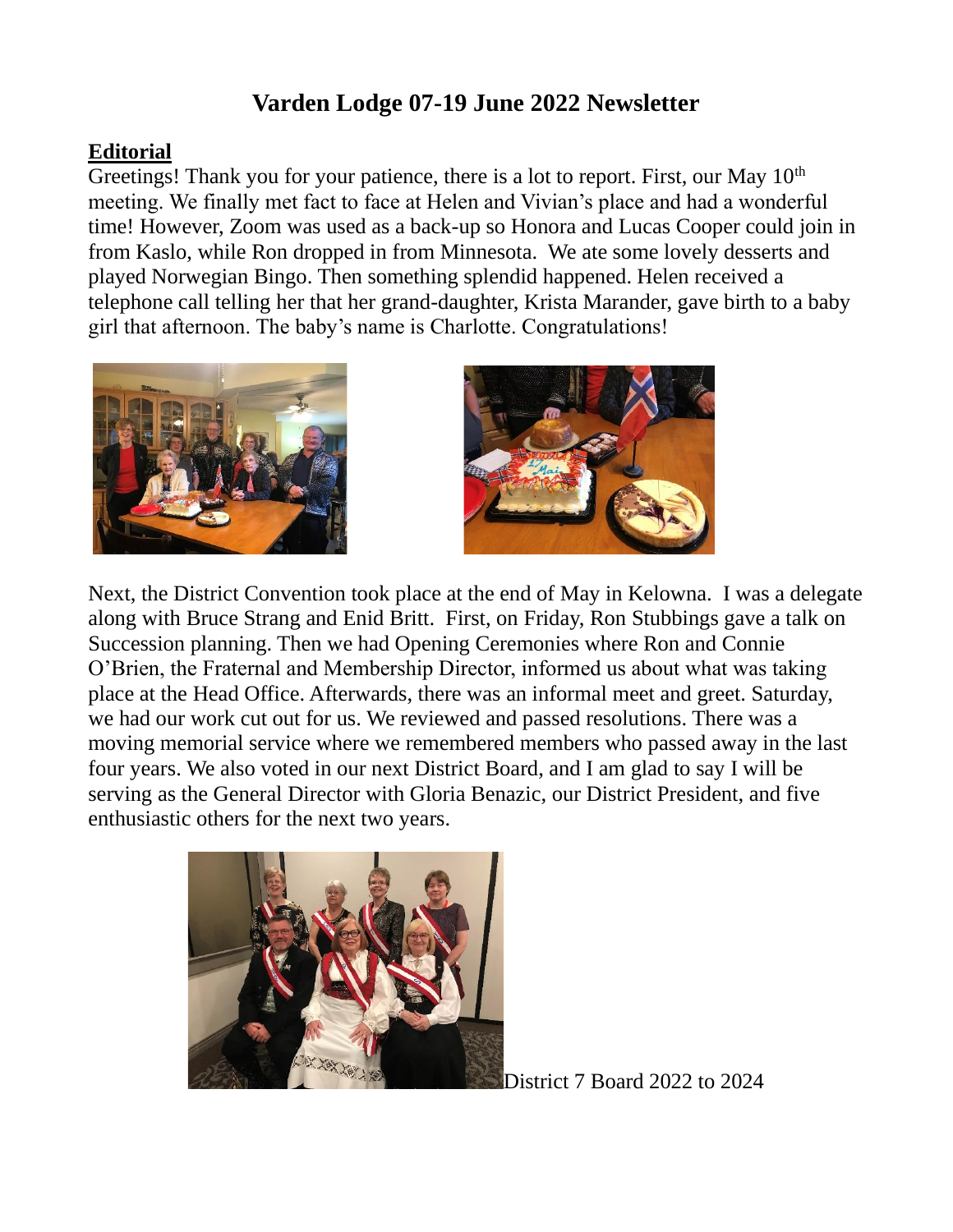Now looking into the future. There will be a Mid-Summer Festival on June 25 and 26<sup>th</sup> at the Scandinavian Community Centre in Burnaby. Varden will be manning a booth representing Sons of Norway and they would love some help from Varden members. The Festival includes many Scandinavian groups but my favourite booth is the Norwegian Waffle booth. They make delicious hot off the grill waffles.

Sadly, there will be no Border-Fest this year. We hope our American co-hosts will join us next year. We miss them and the fun picnics we had.

Speaking of picnics, Varden will be hosting one on July  $24<sup>th</sup>$  at Ryall Park in Queensborough, in New Westminster. Bring a dish to share and your own plates and cutlery. Sports Medals will be awarded, there will be, of course, a game of Kubb. The picnic will be from 11am to 3pm come rain or shine. (Don't worry we have a covered table.) The only thing we have to worry about is COVID restrictions. But, at this moment things are clear sailing so I hope to see you and your family there.

This newsletter is the last until September. I hope you plog, experience friluftsliv or just in general enjoy the summer. (I hope you enjoyed my little bit of Norwegian!) Until then, goodbye for now.

Krista Solie, Editor

## **From the President:**

I am happy to report that, after nearly 20 years, I have stepped down from the District 7 Board. It is comforting to know that Krista Solie, our Editor was successful in running for General Director and was elected, so our lodge is still represented on the District 7 Board. Ron Stubbings has let me know that he plans to run for International President again, so there is a good possibility that our lodge will also be represented internationally.

The District 7 Convention was a wonderful event and I congratulate the Hardanger Lodge Committee who organized this event (twice, because it was cancelled in 2020). Our Memory book received first prize and our newsletter received a third place ribbon. Vivian Bates received a second place ribbon for her hardangersom entry. I am hopeful that we will have more entries at the 2024 convention!

Our social Committee has organized a picnic on July  $24<sup>th</sup>$  at Ryall Park in Queensborough and I hope to see many of you at the event as well as the MidSummer Festival on June 25 and 26.

Susan Strang, Varden Lodge President